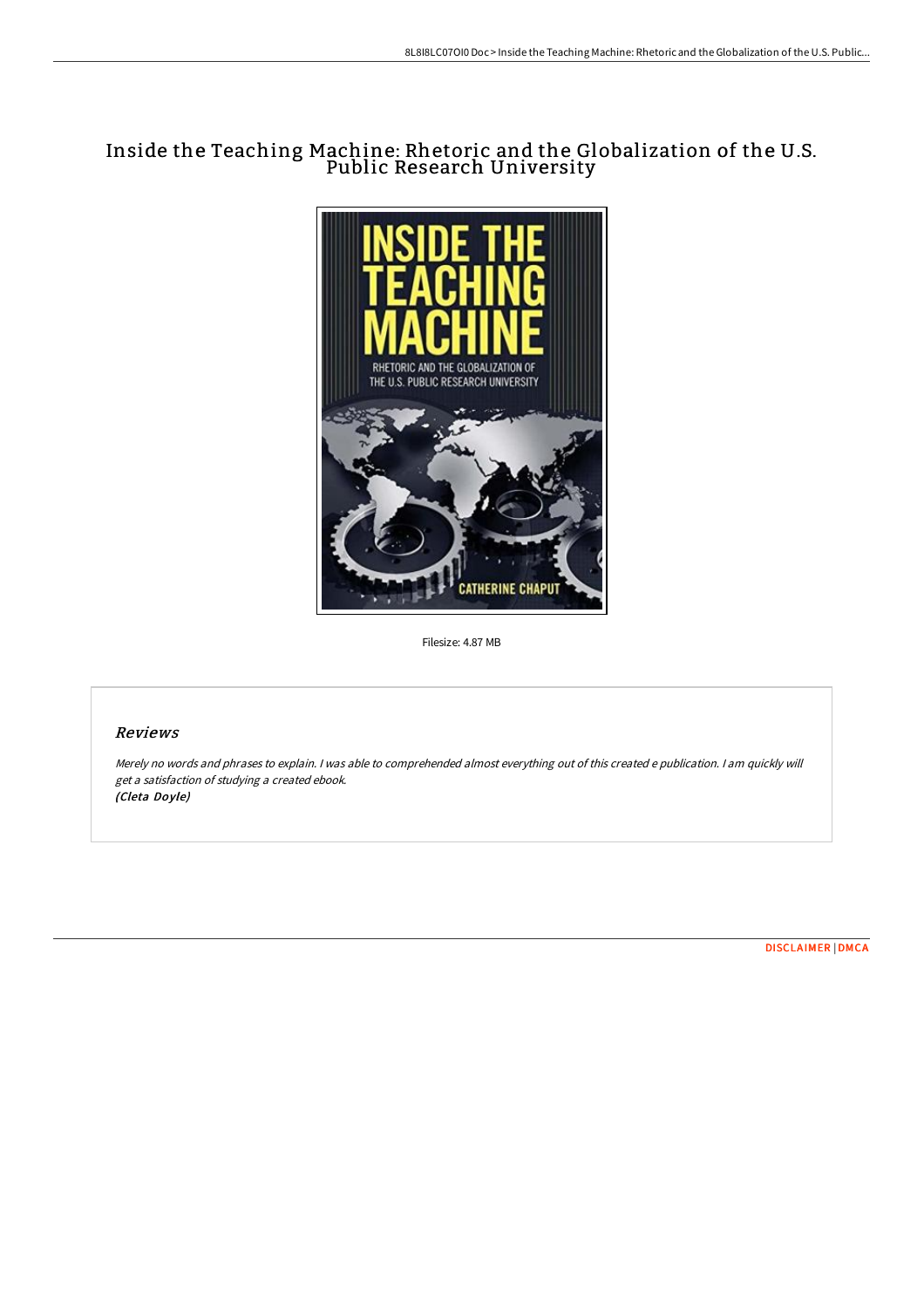### INSIDE THE TEACHING MACHINE: RHETORIC AND THE GLOBALIZATION OF THE U.S. PUBLIC RESEARCH UNIVERSITY

#### ⊕ **DOWNLOAD PDF**

University Alabama Press, United States, 2015. Paperback. Book Condition: New. 2nd. 229 x 152 mm. Language: English . Brand New Book. Advocates of higher education have long contended that universities should operate above the crude material negotiations of economics and politics. Such arguments, ignore the historical reality that the American university system emerged through, and in service to, a capitalist political economy that unevenly combines corporate, state, and civil interests.As the corporatization of U.S. universities becomes nearly impossible to deny, the common response from many academics has been a superior stand against the contamination of the professional ideal by tainted corporate interests. Inside the Teaching Machine proposes a correction to this view through the lens of historical materialism.Chaput argues that the U.S. public research university has always been a vital component of the capitalist political economy. While conventional narratives of public higher education emphasize civic preparation and upward mobility, Chaput demonstrates that supposedly egalitarian policies like the Morrill Land-Grant Act and the G.I. Bill served the changing interests of capitalism much as education, creating a professional class that supports the capitalist political economy. Chaput also focuses on the relationship between American universities and globalization, showing how the trend toward professionalization contributes to the production of surplus value, and the ways that the American university model circulates outside the United States. Chaput concludes by advocating rhetorical strategies for the professional who opposes the capitalist logic of the global university system, proposing concrete options for engaging and redirecting globalization within the university system.

 $_{\rm PDF}$ Read Inside the Teaching Machine: Rhetoric and the [Globalization](http://bookera.tech/inside-the-teaching-machine-rhetoric-and-the-glo.html) of the U.S. Public Research University Online B Download PDF Inside the Teaching Machine: Rhetoric and the [Globalization](http://bookera.tech/inside-the-teaching-machine-rhetoric-and-the-glo.html) of the U.S. Public Research University